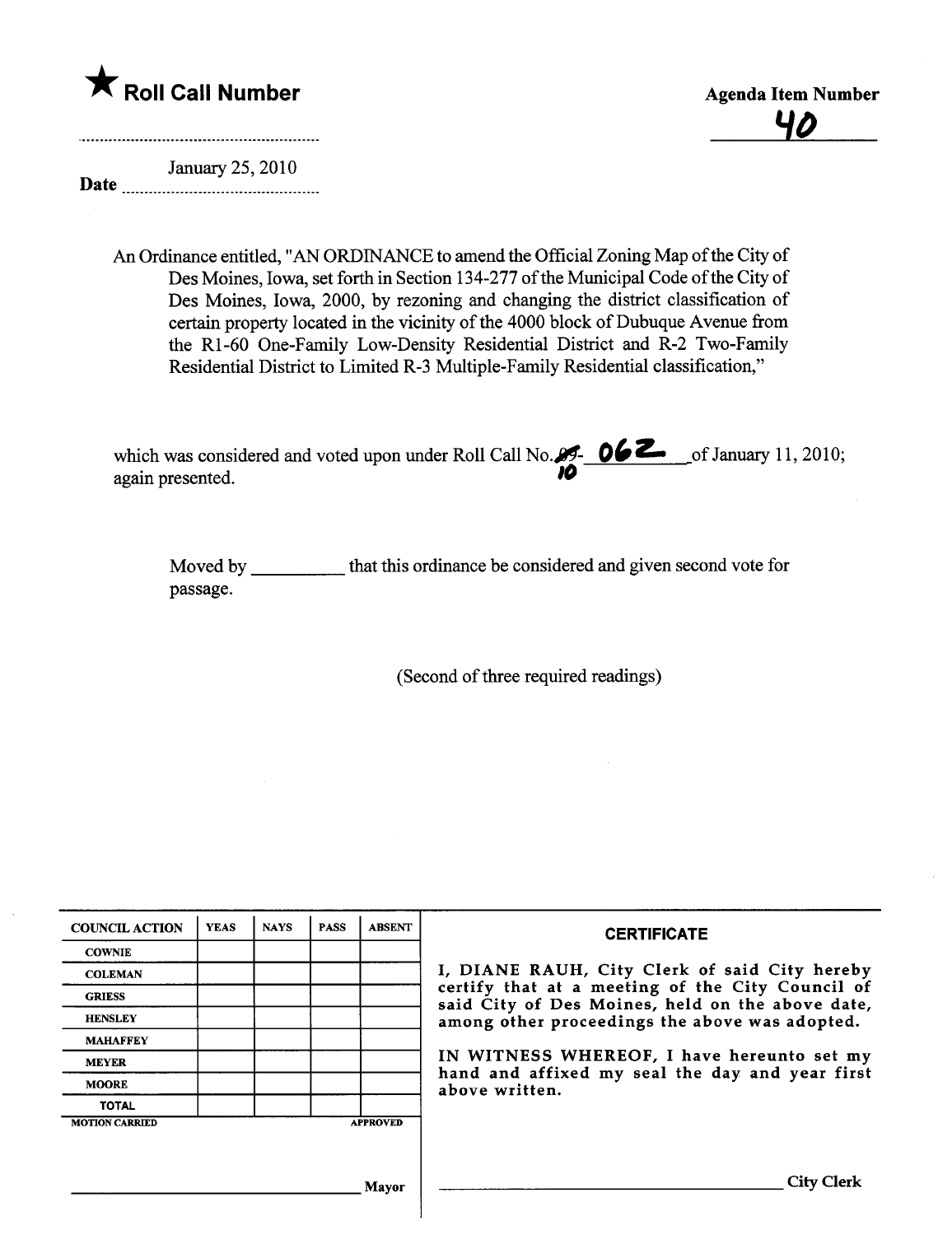$N$  .  $V$  $\frac{1}{36}$  $40$ 

### ORDINANCE NO.

AN ORDINANCE to amend the Official Zoning Map of the City of Des Moines, Iowa, set forth in Section 134-277 of the Muncipal Code of the City of Des Moines, Iowa, 2000, by rezoning and changing the district classification of certain property located in the vicinity of the 4000 block of Dubuque Avenue from the RI-60 One-Famly Low-Density Residential District and R-2 Two-Family Residential District to Limited R-3 Multiple-Famly Residential classification

Be It Ordained by the City Council of the City of Des Moines, Iowa:

Section 1. That the Official Zoning Map of the City of Des Moines, Iowa, set forth in

Section 134-277 of the Municipal Code of the City of Des Moines, Iowa, 2000, by rezoning and

changing the district classification of certain property located in the vicinity of the 4000 block of

Dubuque Avenue from the R1-60 One-Family Low-Density Residential District and R-2 Two-

Family Residential District to Limited R-3 Multiple-Family Residential classification:

Outlots X & Y, Eastern Mounds Plat 1, an Official Plat, and Parcel A Book 12014 Page 130 East 1/2 Lot 63, Broadacre, an Official Plat, all now included in and forming a part of the City of Des Moines, Polk and Warren County, Iowa.

Sec. 2. That this ordinance and the zoning granted by the terms hereof are subject to the

followig imposed additional conditions which have been agreed to and accepted by execution

of an Acceptance of Rezoning Ordinance by all owners of said property and are binding upon

the owners and their successors, heirs, and assigns as follows:

- $(1)$  Any use of the property shall be restricted to elderly living or persons with disability living arrangements.
- $(2)$  Development of the site shall not exceed 25 bi-attached residential buildings (50 total units).
- (3) Development of the site shall include structures along the north side of Dubuque Avenue being oriented toward Dubuque Avenue rather th backing to Dubuque Avenue.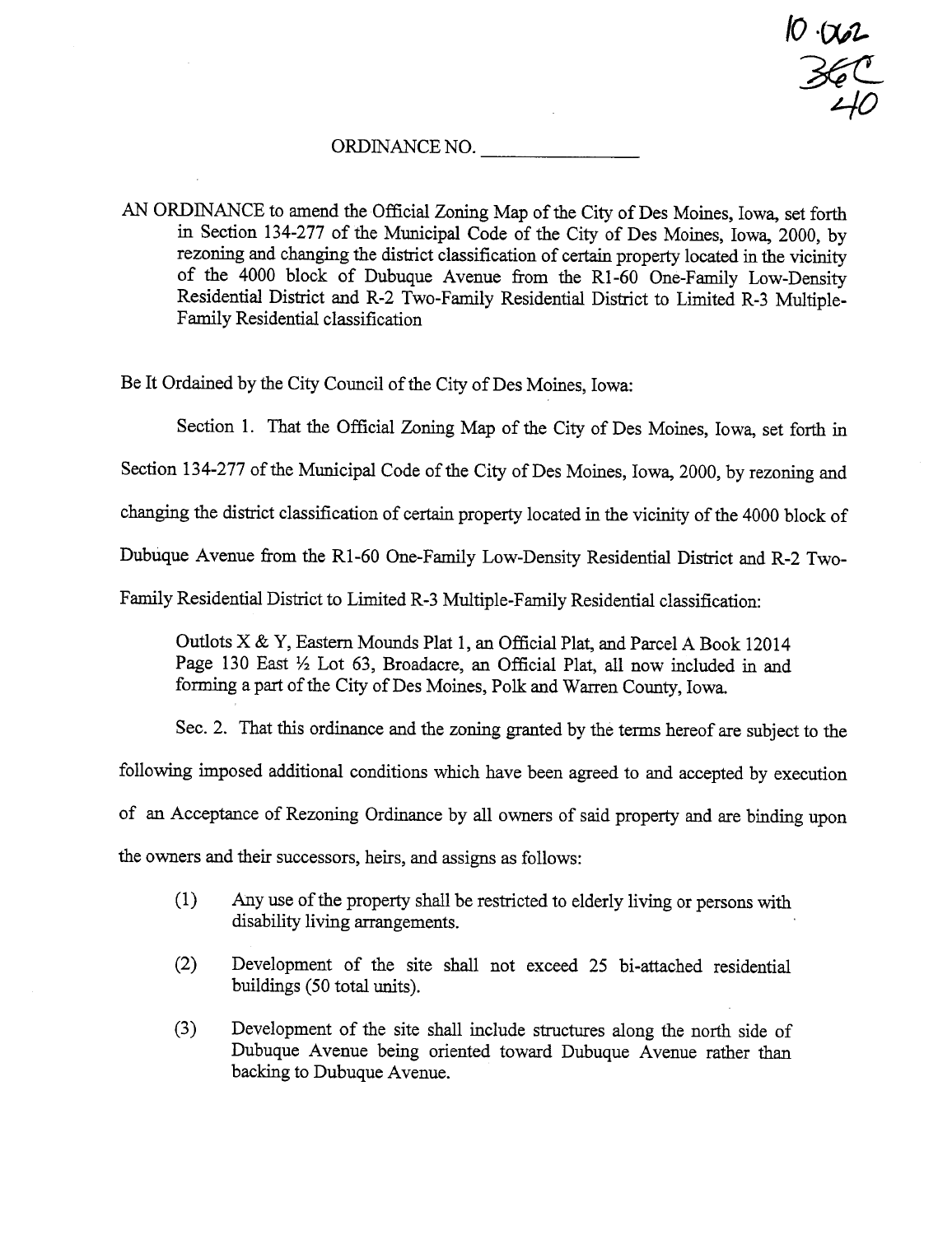- (4) The developer shall be required to improve Dubuque Avenue to urban standards including sidewalks on both sides of the street.
- (5) Any development of the site is subject to provision of storm water mangement in accordace with State Wide Urban Design and Specifications (SUDAS) standards for a two-year frequency storm event developed release rate.
- (6) Design and materials for any structure built on the subject property shall be demonstrate compatibility with the adjoining residential properties as part of review of a Site Plan Under the Design Guidelines for Multiple-Family Residential uses by the Plan and Zoning Commission.
- (7) Any trash enclosures shall be constructed with masonry materials and steel gates to match the multiple-family residential structures.
- $(8)$  Any chain link fencing on the site shall be clad with black vinyl.
- $(9)$  Any structure constructed on the site shall have architectural shingles.
- $(10)$  Any bi-attached dwelling unit shall have at least 1,040 square feet of floor space excluding basements and at least a one-car attached garage.
- $(11)$  The exterior of each bi-attached dwelling unit must be constructed of masonry (brick or stone) and/or vinyl, cedar, or Hardi-Plank siding. If vinyl siding is selected, it must be greater than 42 mills thick.
- $(12)$  The front elevation of each bi-attached dwelling unit must contain either  $1/3$  to  $\frac{1}{2}$  stone or brick masonry or a front porch of not less than 60 square feet.
- $(13)$  The front elevation of each bi-attached dwelling unit constructed must include either shutters on each side of each window or window trim not less than 4 inches in width.
- (14) Any tree removals on the site will be subject to the provisions of the tree mitigation ordinance that was adopted by the City Council on September 28,2009.
- (15) The property owner will agree not to object to a future special assessment for paving/widening of E.  $41<sup>st</sup>$  Street.

Sec. 3. This ordinance shall be in full force and effect from and after its passage and publication as provided by law.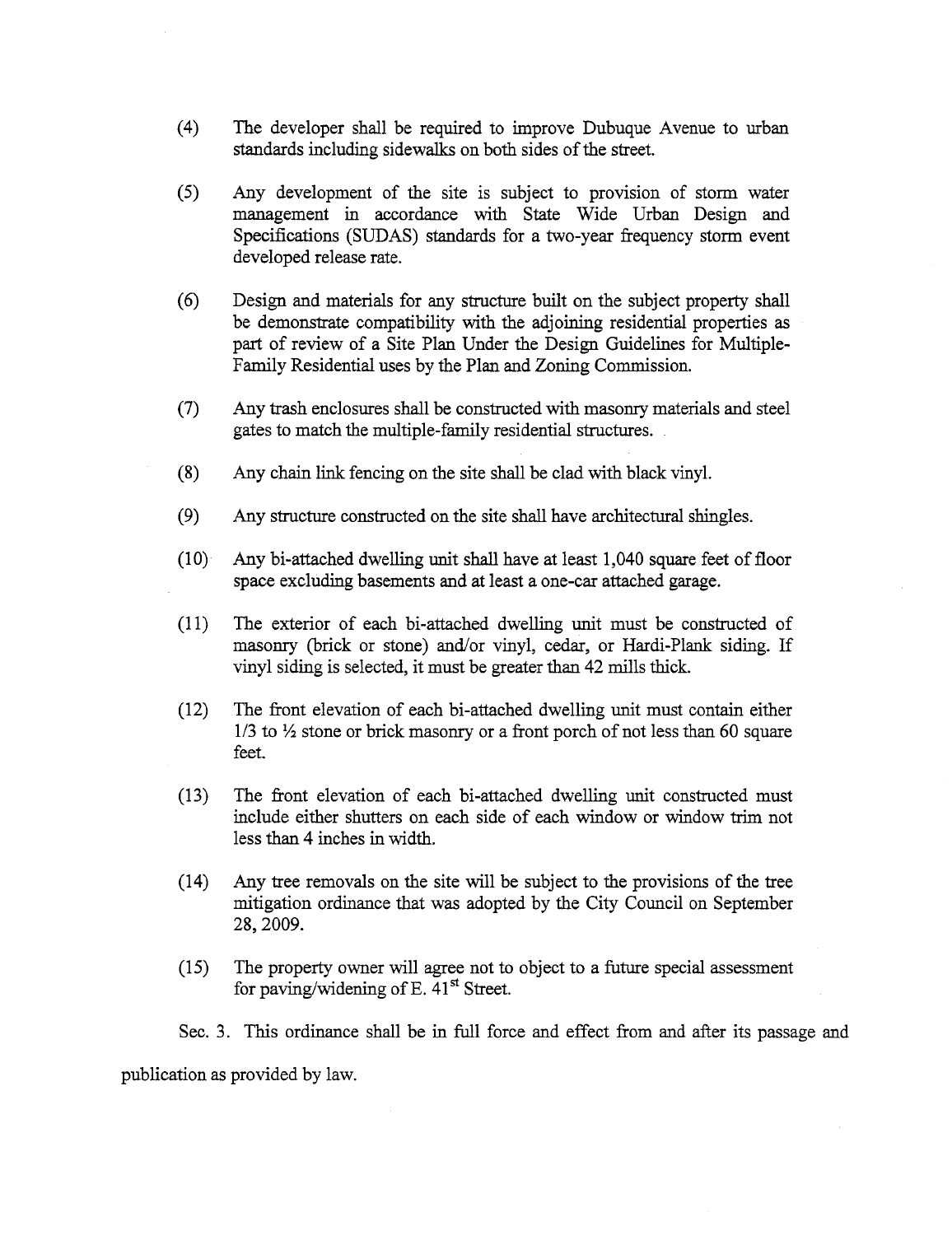$10 - 062$ 

Sec. 4. The City Clerk is hereby authorized and directed to cause a certified copy of the Acceptance of Rezoning Ordinance, this ordinance, a vicinity map, and proof of publication of this ordinance, to be properly filed in the office of the Polk County Recorder.

FORM APPROVED:

Michael F. Kelley

Assistant City Attorney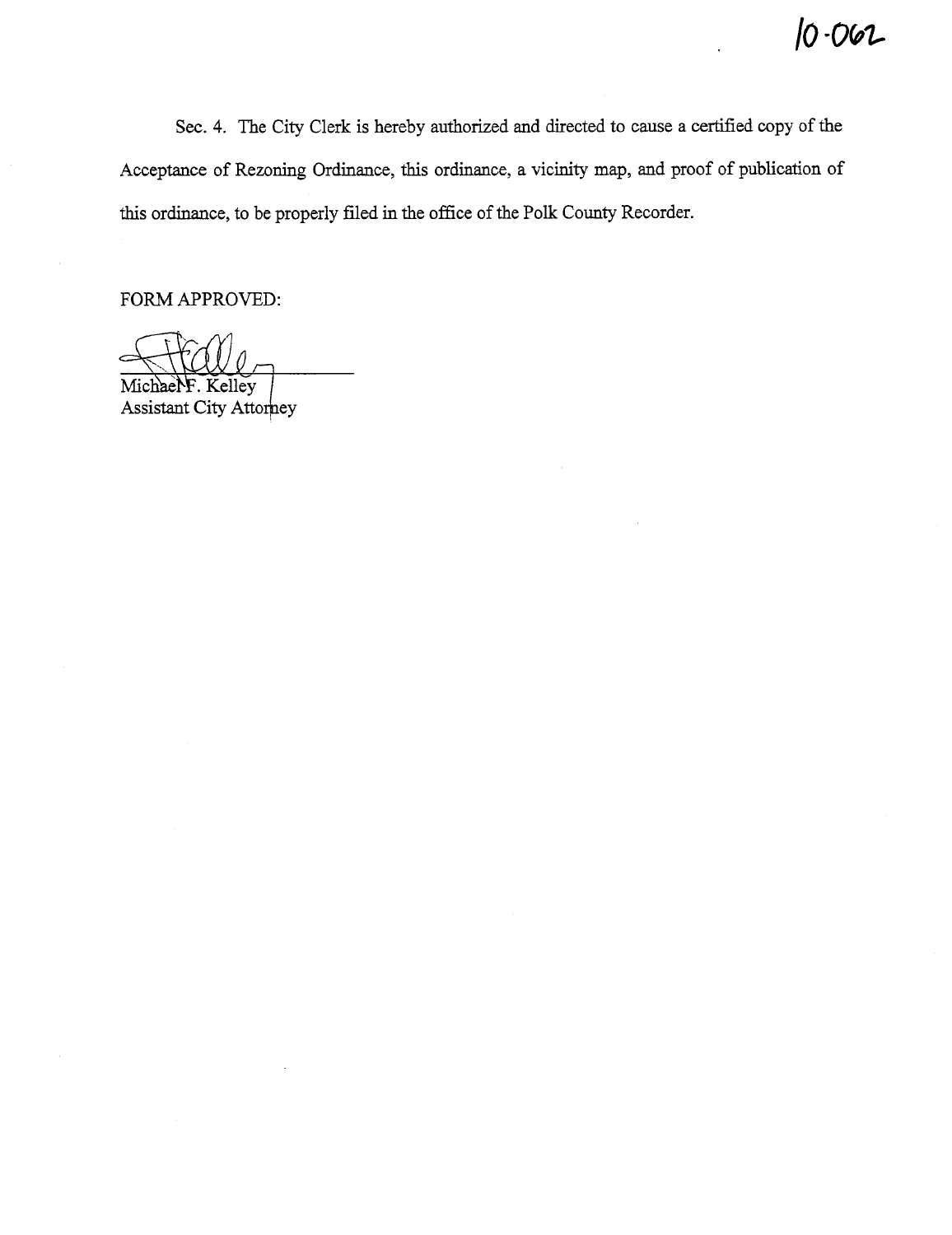Request from Thomas Wilson (purchaser) to rezone property located in the 4000 Block<br>of Dubuque Avenue. The subject property is owned by 1<sup>st</sup> Choice Real Estate Group,  $File \#$ ZON2009-00205 LLC and Celebration Homes, LLC. Rezone property from "R1-60" One-Family Low-Density Residential District and "R-2" Description Two-Family Residential District to "R-3" Multiple-Family Residential District, to allow of Action development of up to 25 bi-attached (duplex) residential structures with up to 50 residential units for senior living. Low-Density Residential 2020 Community Character Plan No Planned Improvements Horizon 2025 Transportation Plan "R1-60" One-Family Low Density Residential District and "R-2" Two Family **Current Zoning District** Residential District "R-3" Multiple Family Residential District **Proposed Zoning District** % Opposition Not in Favor **Undetermined** In Favor **Consent Card Responses**  $\overline{\mathbf{3}}$ Inside Area Outside Area Required 6/7 Vote of Yes  $10 - 0$ Plan and Zoning Approval the City Council  $\overline{N}$  $\overline{\mathbf{x}}$ **Commission Action** Denial

Thomas Wilson - 4015 & 4040 Dubuque Avenue

ZON2009-00205

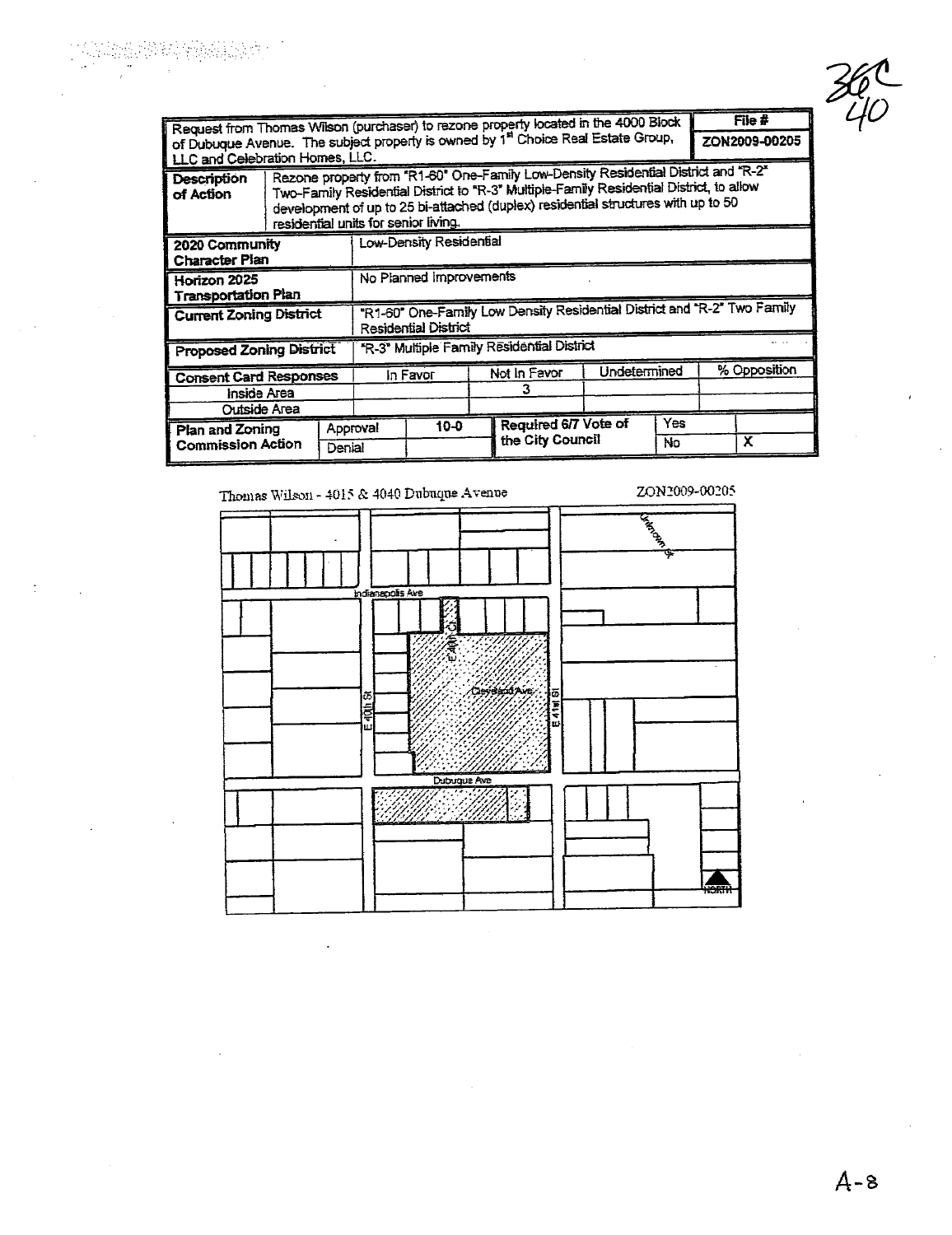10 - Or£ LID

Prepared by: Return Address: Taxpayer: Title of Document: Grantor's Name: Grantee's Name: Legal Description: Michael F. Kelley, Assistant City Attorney, 400 Robert Ray Dr., Des Moines, IA 50309 515/283-4124 City Clerk - City Hall, 400 Robert Ray Dr., Des Moines, IA 50309 No change Acceptance of Rezoning Ordinance 1<sup>st</sup> Choice Realty Group, LLC City of Des Moines, Iowa

> Outlots X & Y, Eastern Mounds Plat 1, an Offcial Plat, and Parcel A Book 12014 Page 130 East 1/2 Lot 63, Broadacre, an Official Plat, all now included in and forming a part of the City of Des Moines, Polk and Waren County, Iowa

## ACCEPTANCE OF REZONIG ORDINANCE

The undersigned hereby states, warants and agrees as follows:

1. That 1<sup>st</sup> Choice Realty Group, LLC, as titleholder, is the owner of the Property in the vicinty of 4015 and 4040 Dubuque Avenue, more specifcaly described above.

2. That in the event the City of Des Moines, Iowa acts to rezone the Property from the R1-60 One-Family Low-Density Residential District and R-2 Two-Family Residential District to Limited R-3 Multiple-Family Residential classification, I agree and accept on behalf of the owner to the imposition of the following conditions to run with the land and be binding upon all successors, heirs and assigns as part of the ordinance so rezoning the Property:

- (1) Any use of the property shall be restricted to elderly living or persons with disability living arrangements.
- (2) Development of the site shall not exceed 25 bi-attached residential buildings (50 total units).
- (3) Development of the site shall include structures along the north side of Dubuque Avenue being oriented toward Dubuque Avenue rather than backing to Dubuque Avenue.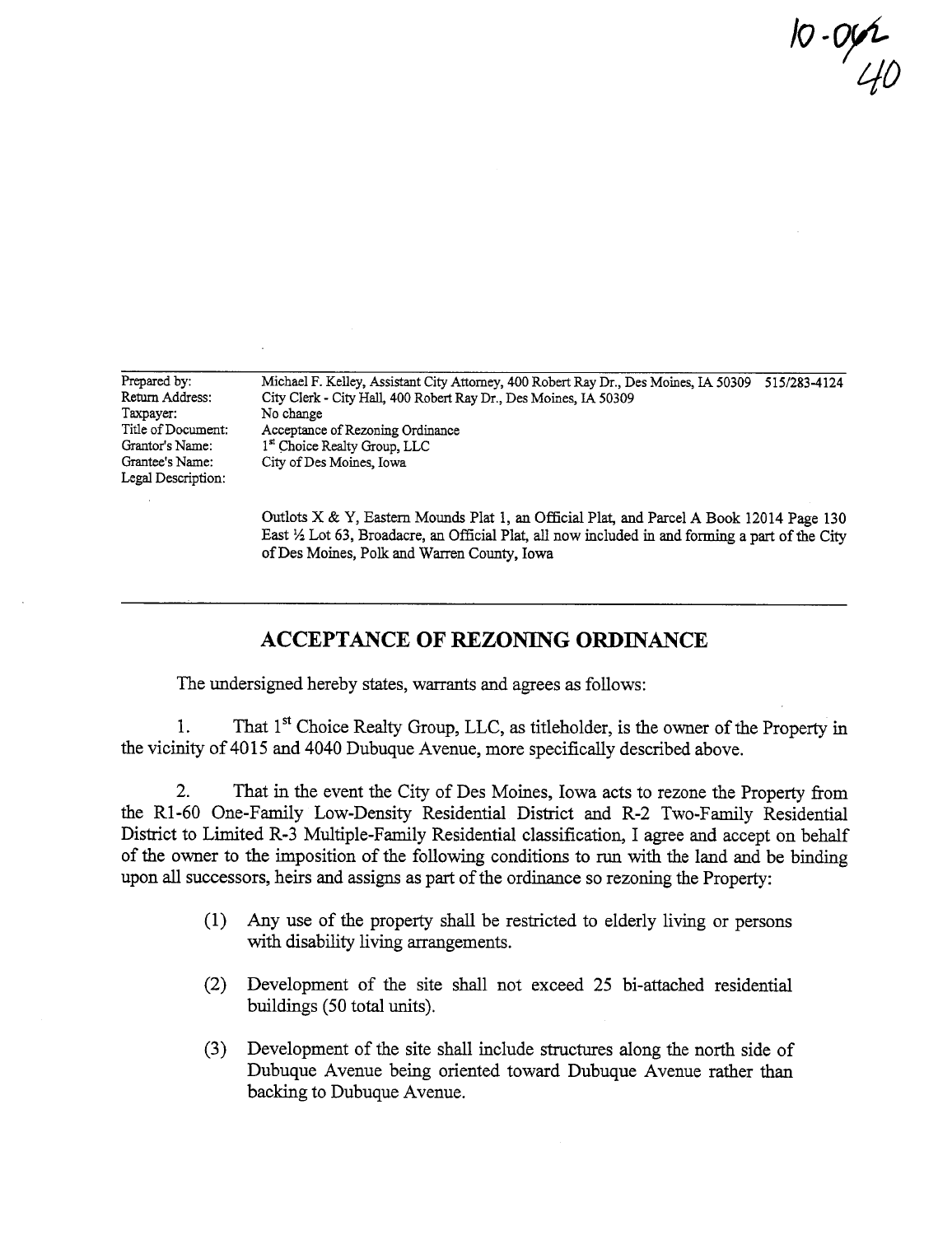- (4) The developer shall be required to improve Dubuque Avenue to urban standards including sidewalks on both sides of the street.
- (5) Any development of the site is subject to provision of storm water management in accordance with State Wide Urban Design and Specifications (SUDAS) standards for a two-year frequency storm event developed release rate.
- (6) Design and materials for any structure built on the subject property shall be demonstrate compatibility with the adjoining residential properties as part of review of a Site Plan Under the Design Guidelines for Multiple-Family Residential uses by the Plan and Zoning Commission.
- (7) Any trash enclosures shall be constructed with masonry materials and steel gates to match the multiple-family residential structures.
- (8) Any chain link fencing on the site shall be clad with black vinyl.
- $(9)$  Any structure constructed on the site shall have architectural shingles.
- (10) Any bi-attached dwellig unt shall have at least 1,040 square feet of floor space excluding basements and at least a one-car attached garage.
- $(11)$  The exterior of each bi-attached dwelling unit must be constructed of masonry (brick or stone) and/or vinyl, cedar, or Hardi-Plank siding. If vinyl siding is selected, it must be greater than 42 mils thick.
- (12) The front elevation of each bi-attached dwelling unt must contain either  $1/3$  to  $\frac{1}{2}$  stone or brick masonry or a front porch of not less than 60 square feet.
- (13) The front elevation of each bi-attached dwelling unit constructed must include either shutters on each side of each window or window trm not less than 4 inches in width.
- (14) Any tree removals on the site will be subject to the provisions of the tree mitigation ordinance that was adopted by the City Council on September 28,2009.
- (15) The property owner wil agree not to object to a future special assessment for paving/widening of E.  $41<sup>st</sup>$  Street.

3. A certified copy of the rezoning ordinance shall be attached hereto, and a certified copy of this document and the rezoning ordinance shall be recorded by the City in the land records of the County Recorder to memorialize the rezonig of the Property as identified above.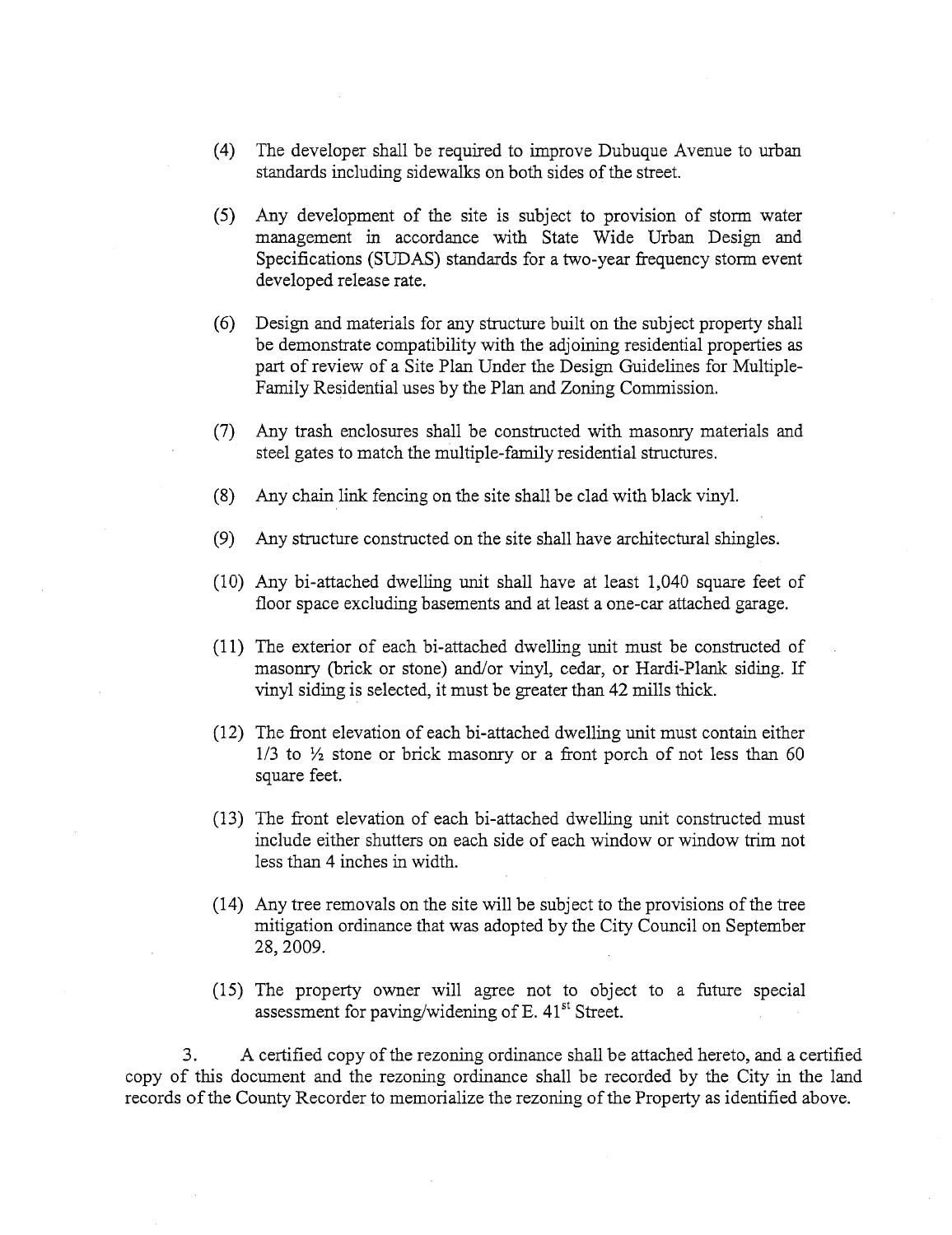$36240$ 

 $\overline{4}$ . That in the event any portion of the Property is hereafter rezoned to a district classification different from R-3, then this Acceptance shall be immediately terminated as applied to the real estate so rezoned on the effective date of such rezoning, and the conditions agreed to herein shall be rendered null and void, provided, if there be any such rezoning to a more restricted zoning classification, any then legal actual use of such real estate shall become a legal non-conforming use.

The words and phrases herein, including acknowledgment hereof, shall be construed as in the singular or plural number, and as masculine or feminine gender, according to the context.

1st Choice Realty Group, LLC

Victoria Swanson

Titleholder

State of Iowa County of Polk

 $\sum$  ss:

**MINDY GOLDSBERRY** Commission Number 734153 My Commission Sypires

This instrument was acknowledged before me on , 2009, by Victoria Swanson who is the Managing Member of 1<sup>st</sup> Choice Realty Group, LLC, who is personally known to me and has been authorized by its board or other governing body to execute this document on behalf of 1<sup>st</sup> Choice Realty Group, LLC.

My commission expires: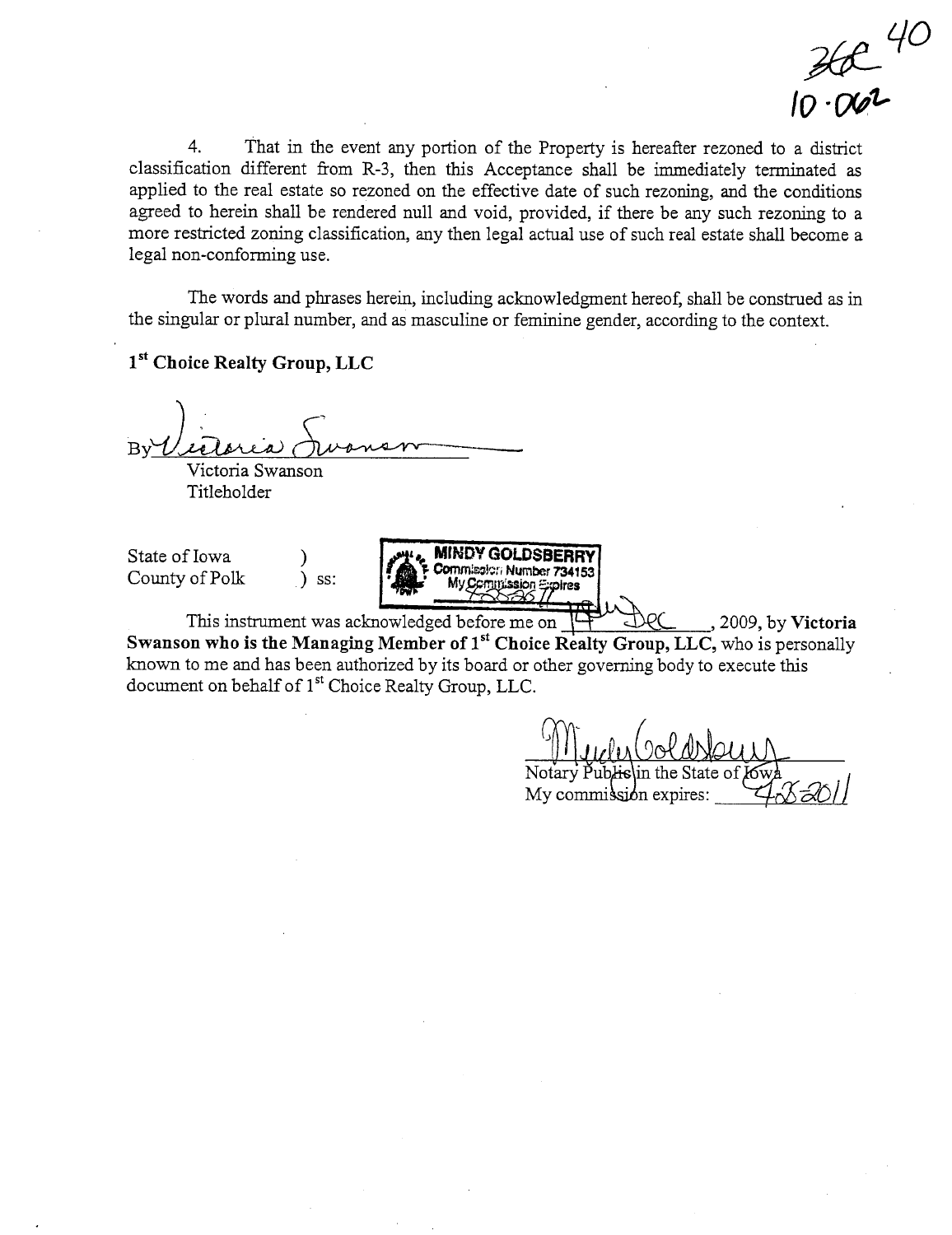December 4, 2009

Honorable Mayor and City Council City of Des Moines, Iowa

Members:

Communication from the City Plan and Zoning Commission advising that at their meeting held December 3, 2009, the following action was taken:

**COMMISSION RECOMMENDATION:** 

After public hearing, the members voted 10-0 as follows:

| Commission Action:       | Yes | <b>Nays</b> | Pass | Absent |
|--------------------------|-----|-------------|------|--------|
| Leisha Barcus            | х   |             |      |        |
| JoAnne Corigliano        | x   |             |      |        |
| <b>Shirley Daniels</b>   | Χ   |             |      |        |
| <b>Jacqueline Easley</b> | χ   |             |      |        |
| Dann Flaherty            | χ   |             |      |        |
| Ted Irvine               | x   |             |      |        |
| Jeffrey Johannsen        | Χ   |             |      |        |
| Greg Jones               | Χ   |             |      |        |
| Jim Martin               | x   |             |      |        |
| Brian Millard            |     |             |      | х      |
| <b>William Page</b>      | x   |             |      |        |
| Mike Simonson            |     |             |      | х      |
| Kent Sovern              |     |             |      |        |

APPROVAL of a request from Thomas Wilson (purchaser) for property located in the 4000 Block of Dubuque Avenue to find the requested rezoning in conformance with the Des Moines' 2020 Community Character Plan the proposed rezoning be found not in conformance with the Des Moines' 2020 Community Character Plan's Low-Density Residential designation; to approve an amendment to the Des Moines' 2020 Community Character Plan future to revise the future land use designation from Low-Density Residential to Low/Medium-Density Residential; and to approve the request to rezone the property to "R-3" Multiple-Family Residential District subject to the applicant agreeing to the following conditions: ZON2009-00205 & 21-2009-4.09

- 1. Any use of the property shall be restricted to elderly living or persons with disability living arrangements.
- 2. Development of the site shall not exceed 25 bi-attached residential buildings (50 total units).
- 3. Development of the site shall include structures along the north side of Dubuque Avenue being oriented toward Dubuque Avenue rather than backing to Dubuque Avenue.
- 4. The developer shall be required to improve Dubuque Avenue to urban standards including sidewalks on both sides of the street.



CITY PLAN AND ZONING COMMISSION ARMORY BUILDING<br>502 ROBERT D. RAY DRIVE DES MOINES, IOWA 50309-1881 (515) 283-4182

> ALL-AMERICA CITY<br>1949.1976.1981 2003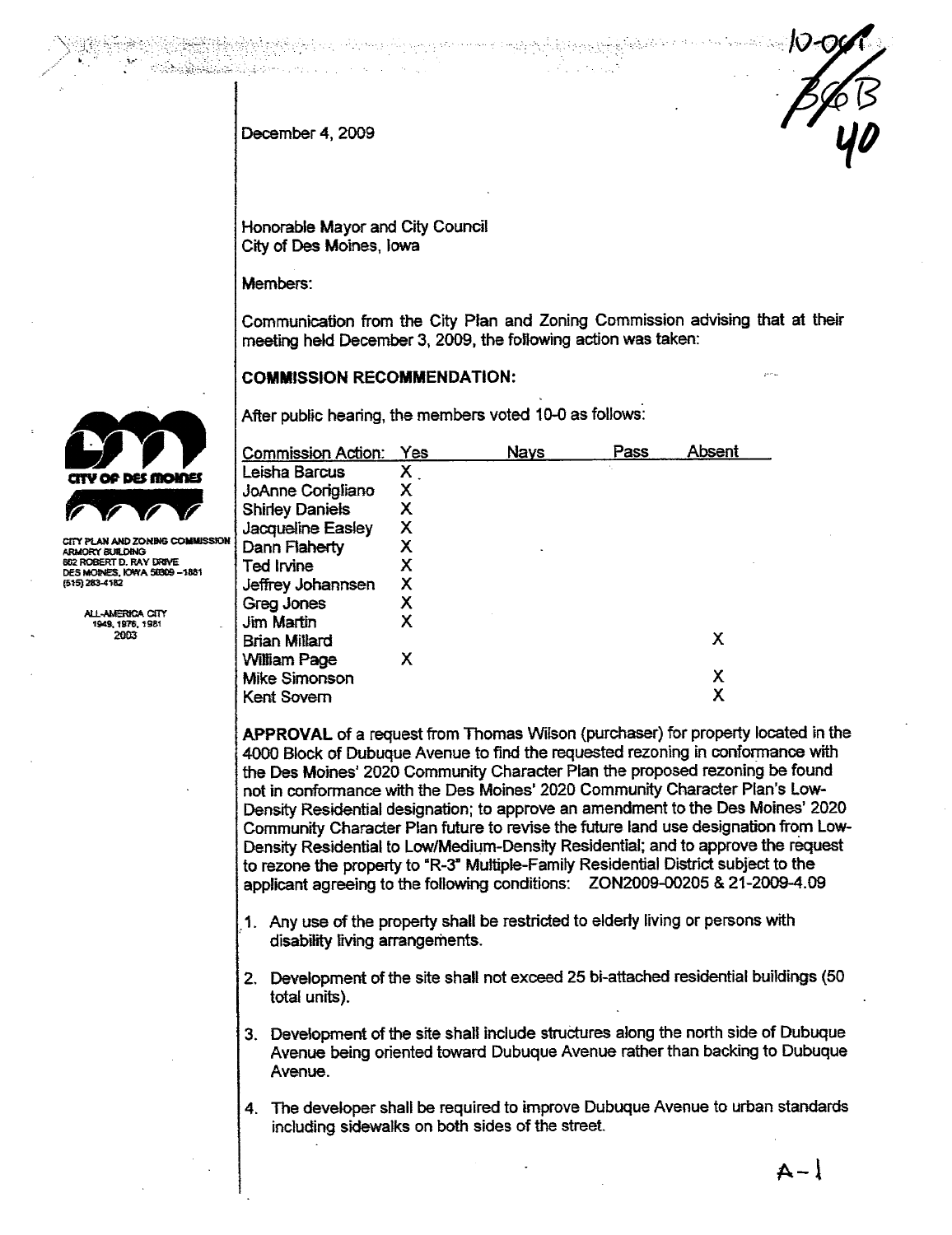- 5. Any development of the site is subject to provision of storm water management in accordance with State Wide Urban Design and Specifications (SUDAS) standards for a two-year frequency storm event developed release rate.
- 6. Design and materials for any structure built on the subject property shall be demonstrate compatibility with the adjoining residential properties as part of review of a Site Plan Under the Design Guidelines for Multiple-Family Residential uses by the Plan and Zoning Commission.
- 7. Any trash enclosures shall be constructed with masonry materials and steel gates to match the multiple-family residential structures.
- 8. Any chain link fencing on the site shall be clad with black vinyl.
- 9. Any structure constructed on the site shall have architectural shingles.
- 10. Any bi-attached dwelling unit shall have at least 1,040 square feet of floor space excluding basements and at least a one-car attached garage.
- 11. The exterior of each bi-attached dwelling unit must be constructed of museum  $\sqrt{ }$ basements and at least a one-car attached garage.<br>The exterior of each bi-attached dwelling unit must be constructed of masonry (brick or stone)<br>and/or vinyl, cedar, or Hardi-Plank siding. If vinyl siding is selected, it m
- 12. The front elevation of each bi-attached dwelling unit must contain either 1/3 to 1⁄2 stone or brick masonry or a front porch of not less than 60 square feet
- 13. The front elevation of each bi-attached dwelling unit constructed must include either shutters on each side of each window or window trim not less than 4 inches in width.
- 14. Any tree removals on the site will be subject to the provisions of the tree mitigation ordinance that was adopted by the City Council on September 28, 2009.
- 15. The property owner will agree not to object to a special assessment.

#### **Written Responses**

o In Favor

 $\mathcal{O}_{\mathcal{N}}$ 

 $\Delta\chi$ 

3 In Opposition

## STAFF RECOMMENDATION TO THE P&Z COMMISSION

Part A) Staff recommends that the proposed rezoning be found not in conformance wih the Des Moines' 2020 Community Character Plan's Low-Density Residential designation.

Part B) Staff recommends approval of an amendment to the Des Moines' 2020 Community Character Plan future to revise the future land use designation from Low-Density Residential to Low/Medium-Density Residential.

Part C) Staff recommends approval of the request to rezone the property to "R-3" Multiple-Family Residential District subject to the applicant agreeing to the following conditions:

- 1. Any use of the property shall be restricted to elderly living or persons with disability living arrangements.
- 2. Development of the site shall not exceed 25 bi-attached residential buildings (50 total units).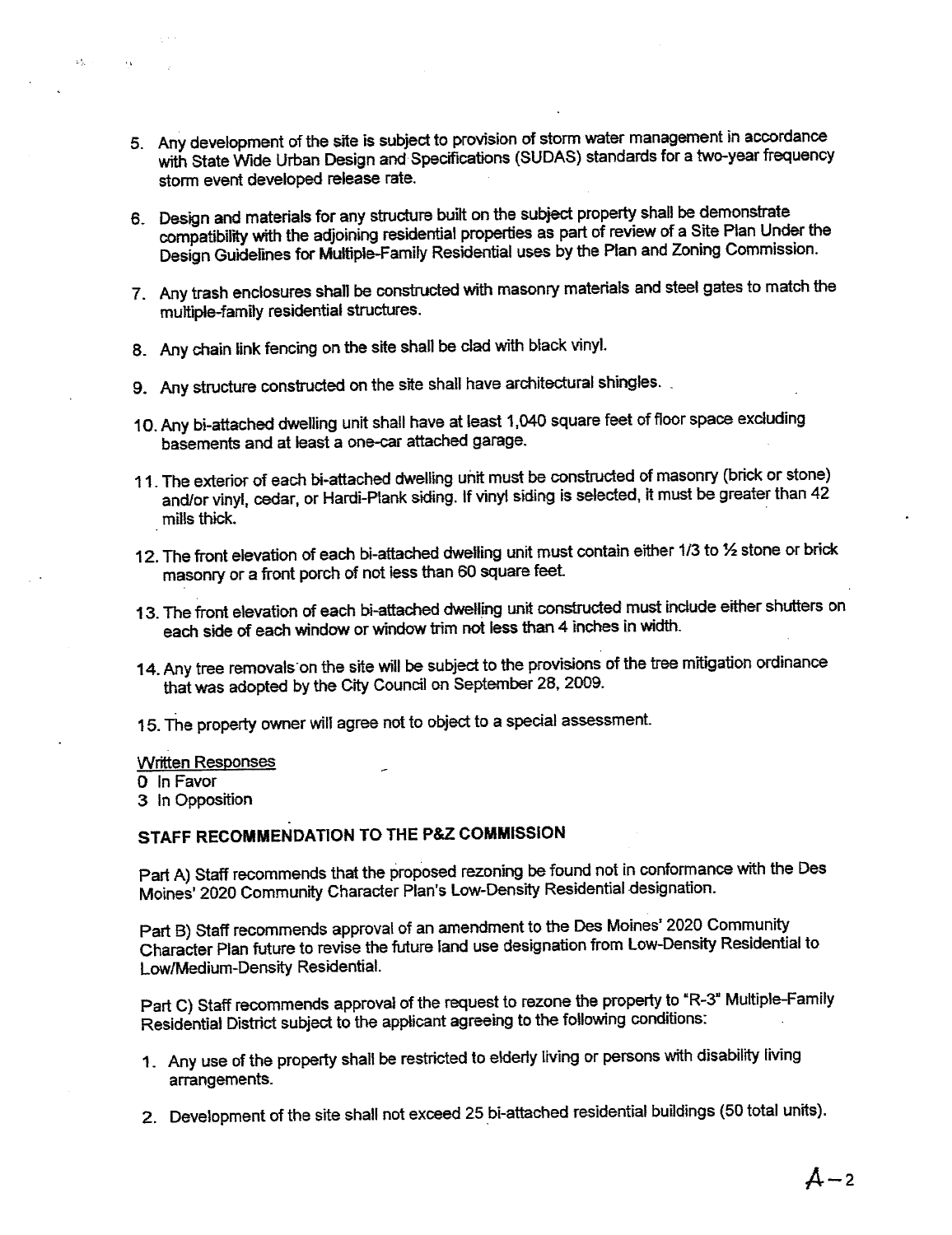- 3. Development of the site shall include structures along the north side of Dubuque Avenue being oriented toward Dubuque Avenue rather than backing to Dubuque Avenue.
- 4. The developer shall be required to improve Dubuque Avenue to urban standards including sidewalks on both sides of the street.
- 5. Any development of the site is subject to provision of storm water management in accordance with State Wide Urban Design and Specifications (SUDAS) standards for a two-year frequency storm event developed release rate.
- 6. Design and materials for any structure built on the subject property shall be demonstrate<br>compatibility with the adjoining residential properties as part of review of a Site Plan Under the compatibility with the adjoining residential properties as part of  $P_{\text{max}} \approx 17$  site  $P_{\text{max}}$ Design Guidelines for Multiple-Family Residential uses by the Plan and Zoning Commission.
- 7. Any trash enclosures shall be constructed with masonry materials and steel gates to match the multiple-family residential structures.
- 8. Any chain link fencing on the site shall be clad with black vinyl.
- 9. Any structure constructed on the site shall have architectural shingles.
- 10. Any bi-attached dwelling unit shall have at least 1,040 square feet of floor space excluding basements and at least a one-car atached garage.
- 11. The exterior of each bi-attached dwelling unit must be constructed of masonry (brick or stone) and/or vinyl, cedar, or Hardi-Plank siding. If vinyl siding is selected, it must be greater than 42 mills thick.
- 12. The front elevation of each bi-attached dwelling unit must contain either 1/3 to 1/2 stone or brick masonry or a front porch of not less than 60 square feet.
- 13. The front elevation of each bi-attached dwelling unit constructed must include either shutters on each side of each window or window trim not less than 4 inches in width.
- 14. Any tree removals on the site will be subject to the provisions of the tree mitigation ordinance that was adopted by the City Council on September 28, 2009.

#### STAFF REPORT

 $\mathbf{q}$  is a set of  $\mathbf{q}^2$ 

### I. GENERAL INFORMATION

1. Purpose of Request The applicant is proposing to develop up to 25 bi-attached (duplex) residential structures with up to 50 residential units for senior living. The proposal was previously for up to 105 units for senior living, including 87 units within multiple-family residential buildings.

The development will require review and approval by the Plan & Zoning Commission of a Site Plan under the Design Guidelines for Multiple-Family Residential uses since there would be 3 or more dwellng units on the parcels.

2. Size of Site: The parcel north of Dubuque Avenue contains 239,216 square feet (5.49 acres) and the two parcels south of Dubuque Avenue contain 65,122 square feet (1.50 acres) for a combined 304,338 square feet (6.99 acres).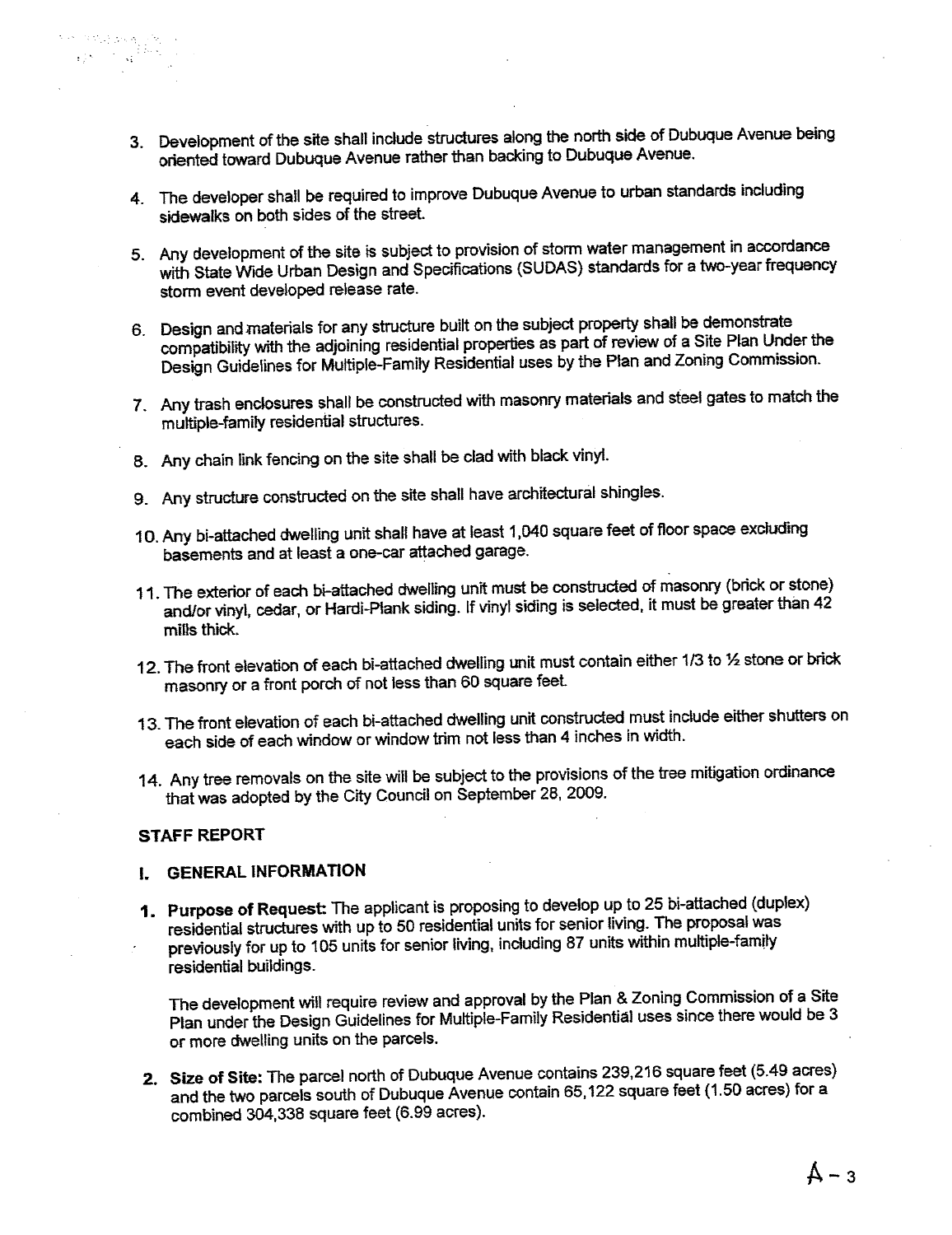3. Existing Zoning (site): "R1-60" One-Family Low-Density Residential District and "R-2" Two-Family Residential District.

10-261

- 4. Existing Land Use (site): Undeveloped wooded land.
- 5. Adjacent Land Use and Zoning:

North - "U-1" & "R1-60", Use is single-family residential.

South - "R1-60", Uses are single-family residential and undeveloped land.

East - "U-1", "R1-60" & "R-2", Uses are single-family residential and undeveloped land.

West - "R-2" & "R1-60", Use is duplex residential.

- 6. General Neighborhood/Area Land Uses: The surrounding area primarily consists of a mix of single-family and duplex residential uses. The subject site is near the Four Mile Creek.
- 7. Applicable Recognized Neighborhood(s): Gray's Woods Neighborhood.
- 8. Relevant Zoning History: On December 7, 2006, the Plan and Zoning Commission approved a preliminary plat to allow creation of 33 single-tamily residential and developed with single-<br>Indianapolis Avenue along the north edge of the plat were created and developed with singlea preliminary plat to allow creation of 33 single-family residential lots. Only 4 lots fronting family dwellings. This request represents an increase of 17 units.
- 9. 2020 Community Character Land Use Plan Designation: Low-Density Residential.
- 10. Applicable Regulations: The Commission reviews all proposals to amend zoning regulations or zoning district boundaries within the City of Des Moines. Such amendments must be in conformance with the comprehensive plan for the City and designed to meet the criteria in §414.3 of the Iowa Code. The Commission may recommend that certain conditions be applied to the subject property if the property owner agrees in writing, in addition to the existing regulations. The recommendation of the Commission will be forwarded to the City Council.

## II. ADDITIONAL APPLICABLE INFORMATION

1. Natural Site Features: The subject site has a dense tree canopy that is generally associated with the wooded land along the Four Mile Creek. The site is divided into north and south sections by Dubuque Avenue. The north section slopes downward from the southwest to the northeast, generally dropping 50 feet in grade over a distance of 560 feet. The south section generally slopes downward from the southwest to the northeast.

The submitted site sketch demonstrates that significant areas of existing trees would remain along the west edge of the north section. Any tree removals on the site will be subject to the provisions of the tree mitigation ordinance that was adopted by the City Council on September 28, 2009.

- 2. Drainage/Grading: All grading and storm water management on this site is subject to the review and approval of a Storm Water Pollution Protection Plan (SWPPP) approved by the Iowa DNR. The Commission wil review this at the Site Plan stage. The conceptual site sketch demonstrates a stormwater detention area will be located at the northeast corner of the site.
- 3. Landscaping & Buffering: Development of the subject property with multiple-family residential uses will require compliance with the Des Moines Landscape Standards. Conformance with these standards wil be reviewed by the Commission at the Site Plan stage.

 $A - 4$ 

 $\overline{\phantom{a}}$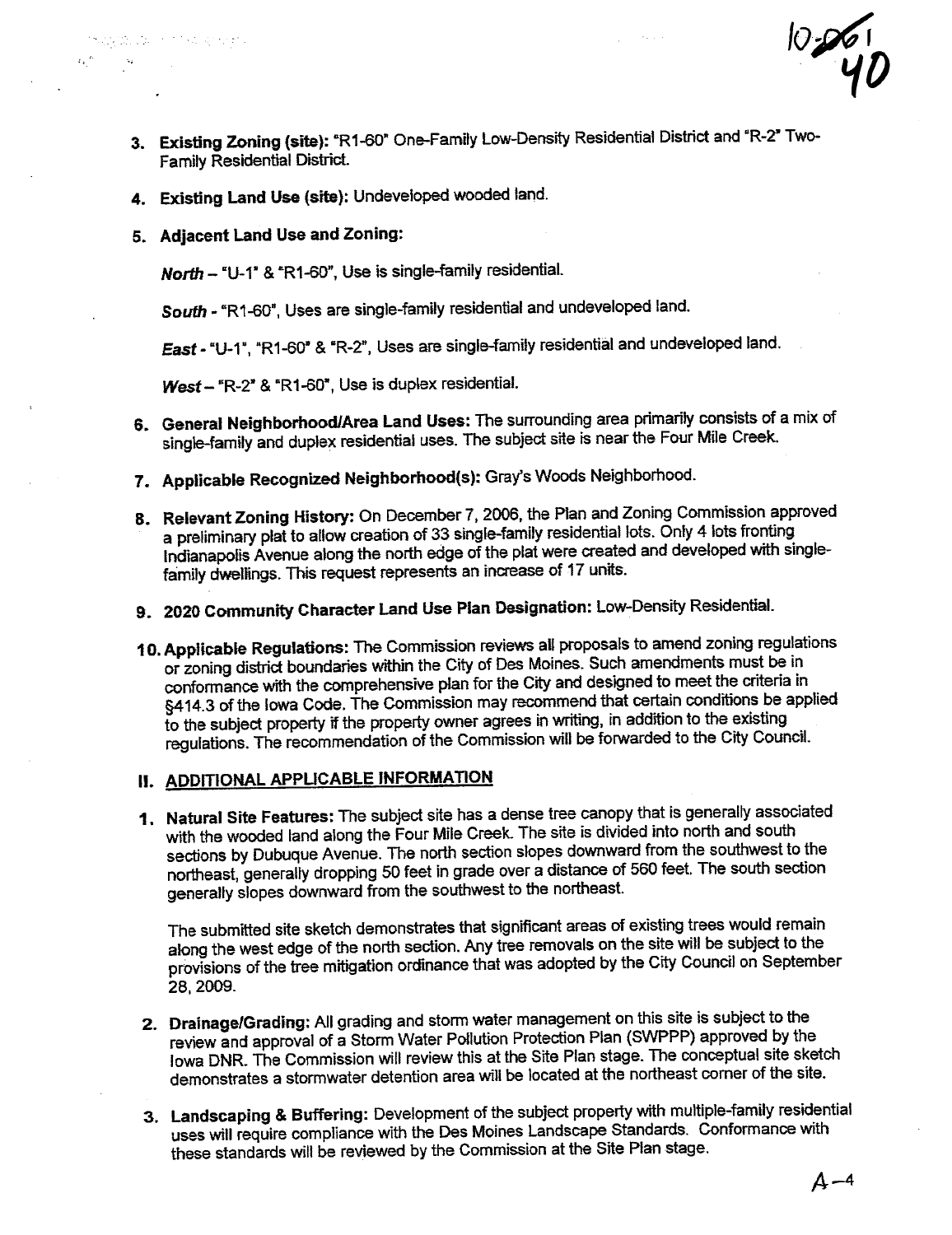- 4. Traffic/Street System: The submitted development concept for the rezoning indicates that all<br>units in the section north of Dubuque Avenue would be oriented toward an internal circular units in the section north of Dubuque Avenue would be oriented toward and monitar circular private driveway accessed from existing segments of indianapolis Avenue and East 41st Street. In order to better integrate the development with the surrounding neighborhood, staff<br>recommends that the southernmost structures be oriented to Dubuque Avenue rather than recommends that the southernmost structures be oriented to Dubuque Avenue rather than backing up to Dubuque. The developer is required to upgrade Dubuque Avenue to urban standards, including providing sidewalks on both sides of the steet
- 5. 2020 Community Character Plan: The proposed concept for the rezoning indicates up to 25 bi-attached residential structures (50 units) at a density of 7.16 units per acre. The proposed land use amendment to revise the subject property to a Medium Density Residential<br>designation would allow up to 17 dwelling units per acre. Therefore, staff believes that the designation should be instead amended to Low/Medium-Density Residential (up to 12 units per designation should be instead amended to Lowings and the low the consequence of the second and the residential and the residential and the consequence of  $\epsilon$  is an analyze of  $\epsilon$  is an analyze of  $\epsilon$  is an analyze of  $\$ acre) and that the site should be limited to a maximum of 50 dwelling units, representing an overall density of 7.16 dwelling units per acre per the submitted development concept.
- 6. Urban Design: The conceptual building elevations that were submitted with the rezoning application indicate that the proposed bi-attached units will be ranch style with 77-square foot hont porches. Building materials will have a 1-car attached garage. Final design and<br>accents and gable roofs. Each unit will have a 1-car attached garage. Final design and front porches. Building materials will include horizontal lap siding with shake or vertical siding materials for any structure built on the subject property must demonstrate compatibility with the adjoining residential properties as part of the Site Plan review by the Plan and Zoning Commission. Staff recommends that any buildings constructed substantially conform to the submitted concept elevations.
- 7. Site Plan Review: The development will require review and approval by the Plan & Zoning Commission of a Site Plan under the Design Guidelines for Multiple-Family Residential uses since the site would contain 3 or more dwelling units on a single parcel.

## SUMMARY OF DISCUSSION

Mike Ludwig presented staff report and recommendation. He noted that at the November 19, 2009<br>Plan and Zoning Commission meeting there was a citizen who voiced concern regarding the Plan and Zoning Commission meeting there was a citizen who voiced concern regarding the<br>List of the development condition of the roadways in the area and whether or not it could support the development Three are now fewer units in the revised proposal than in the previous proposal. The recognized neighborhood association in this area has disbanded. At the time they were recognized they eleced to apply the city funds that were a part of their program to overlaying existing streets.

Greg Jones asked if there is a way to make it a requirement as part of this rezoning that if the neighbors asked that 41<sup>st</sup> be paved the property owner agrees not to object to a special assessment.

Mike Ludwig stated this is all going to be kept under a single ownership, and will be maintained by a common group. It would be possible for the Commission to suggest that the property owner agrees not to object to a special assessment if the property owner agrees to any conditions in writing prior to the City Council hearing.

Dann Flaherty asked why staff recommends to rezone this project to "R-3" but limit to "R-2" type of uses.

Mike Ludwig stated this lot area does not meet "R-2" district requirement of 10,000 square foot parcel per duplex.

Dann Flaherty asked if a sunset provision been discussed.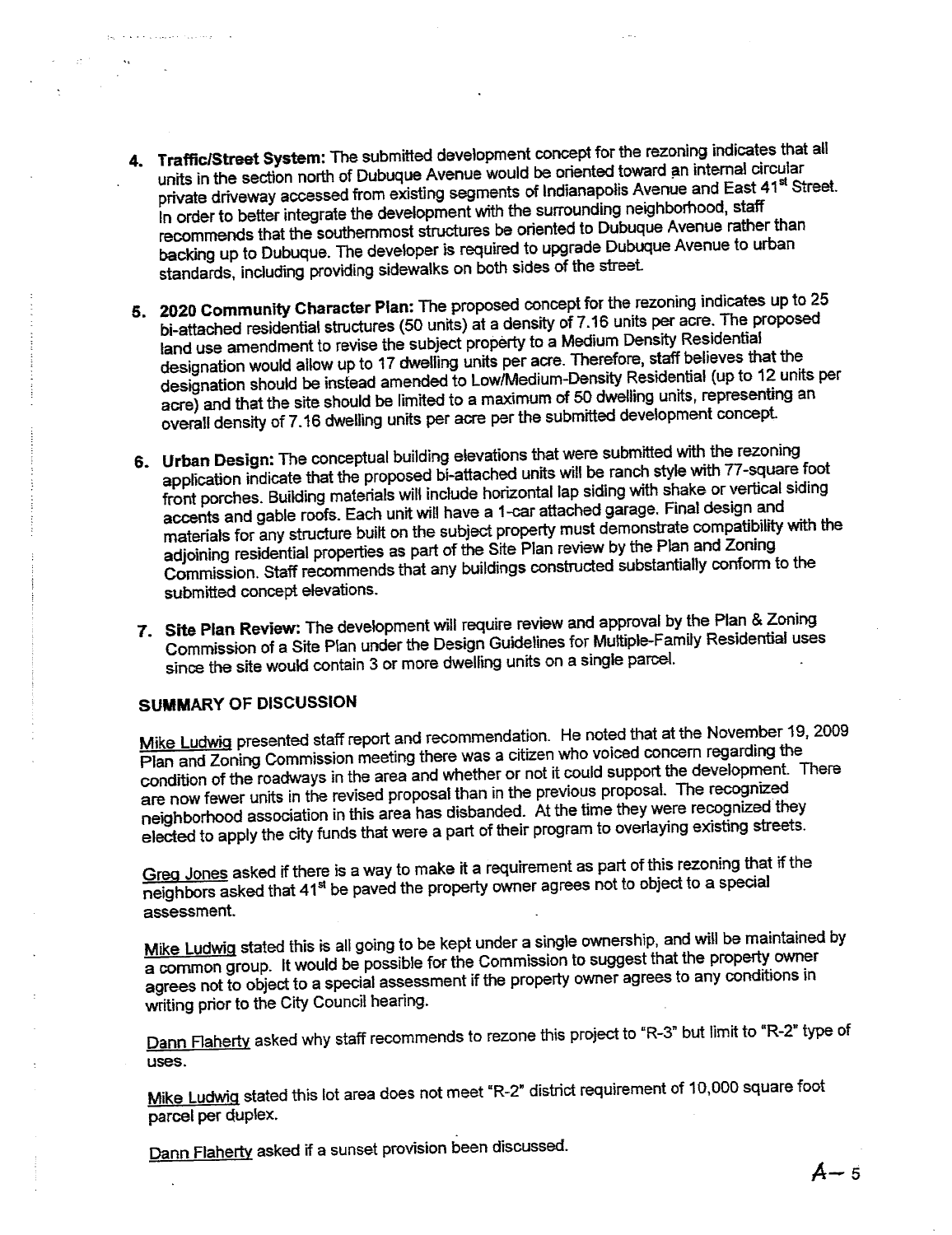Mike Ludwig stated typically rezoning cannot have a sunset clause but the Council at anytime can initiate the rezoning of a property if they have a concern. Zoning runs with the land.

Larry Hulse stated that since this is multiple family it will have to come back to the Commission for the details of the development.

<u>Mike Ludwig</u> stated yes if it is all one parcel, unless they decide to plat these as individual lots.

Tom Wilson 1144 36th Street showed the Commission a drawing of their proposal reliefung their request to be allowed to develop up to 25 bi-attached (duplex) residential structures with up to residential units for senior living.

Greg Jones asked if the applicant agrees with staff recommendation and if the applicant would .<br>agree not to oppose a special assessment in the future.

Tom Wilson stated they are in agreement with staff recommendation and there would be no problem in agreeing to a special assessment in the future.

Dann Flaherty asked the applicant who will be managing the rental units.

Tom Wilson stated they do not have anyone at this time but will have a professional management company with at least two year experience.

## CHARPERSON OPENED THE PUBUC HEARING

There was no one in the audience to speak in opposition

Larry Hulse reminded Commission of the gentleman that was at the November 19, 2009 meeting with concern about the roadways.

# CHAIRPERSON CLOSED THE PUBUC HEARNG

Greg Jones offered a friendly amendment to include the property owner will agree not to object to a future special assessment for paving/widening of E. 41<sup>st</sup> Street.

Jacqueline Easley accepted the friendly amendment.

#### COMMISSION ACTION

 $\mathcal{A}_\pm$ 

<u>Jacqueline Easley</u> moved that the proposed rezoning be found not in conformance with the Des<br>Moines' 2020 Community Character Plan's Low-Density Residential designation; to approve an amendment to the Des Moines' 2020 Community Character Plan future to revise the future land amendment to the Des Moines' 2020 Community Character Plan future to revise the future land<br>Allowski and to approximately the Mure land future in the Mure land to approximately use designation from Low-Density Residential to Low/Medium-Density Residential; and to approve the request to rezone the property to "R-3" Multiple-Family Residential District subject to the applicant agreeing to the following conditions:

- 1. Any use of the property shall be restricted to elderly living or persons with disability living arrangements.
- 2. Development of the site shall not exceed 25 bi-attached residential buildings (50 total units).
- 3. Development of the site shall include structures along the north side of Dubuque Avenue being oriented toward Dubuque Avenue rather than backing to Dubuque Avenue.

 $A - 6$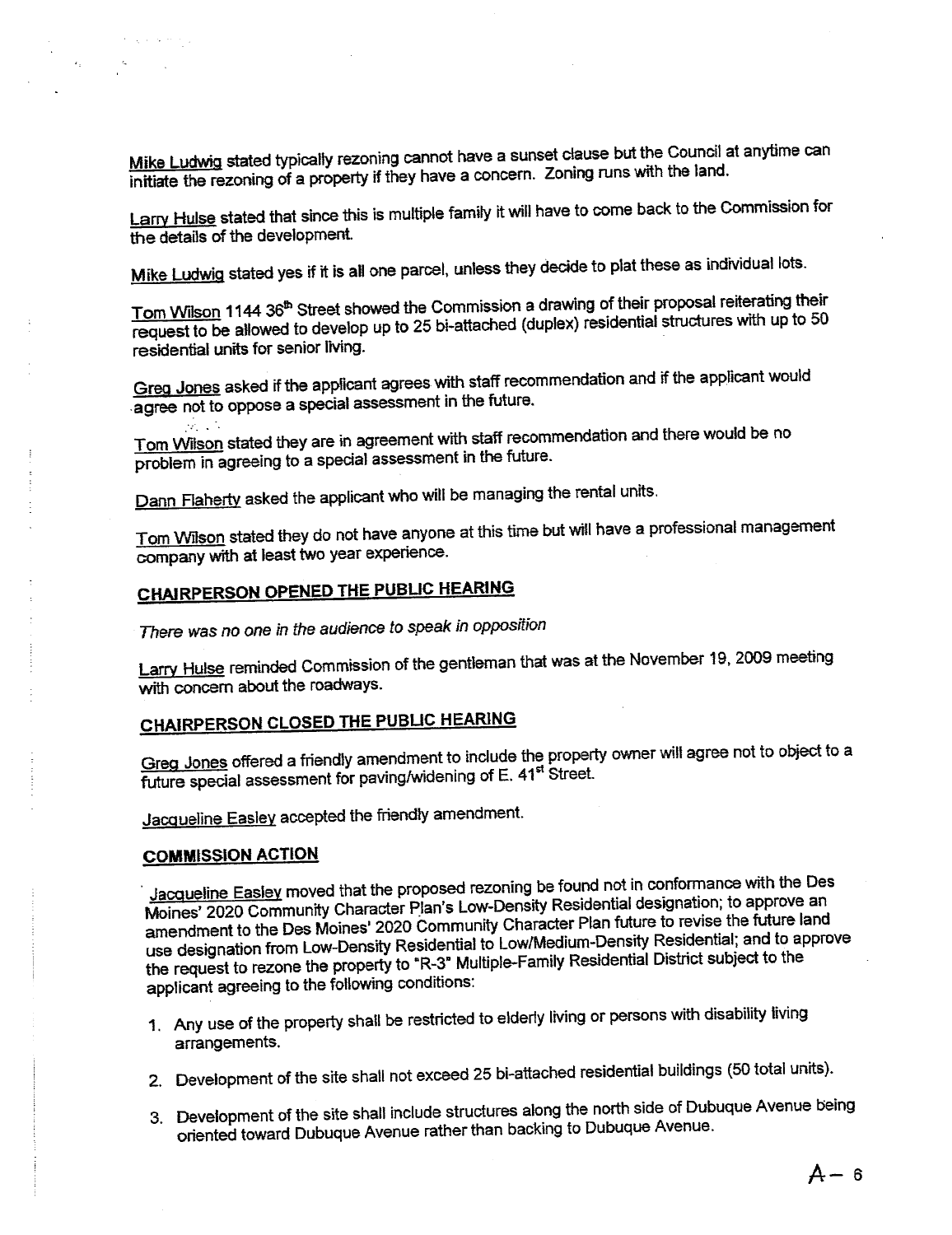$|0\rangle$ gro '10

- 4. The developer shall be required to improve Dubuque Avenue to urban standards including sidewalks on both sides of the street.
- 5. Any development of the site is subject to provision of storm water management in accordance with State Wide Urban Design and Specifications (SUDAS) standards for a two-year frequency storm event developed release rate.
- 6. Design and materials for any structure built on the subject property shall be demonstrate compatibility with the adjoining residential properties as part of review of a Site Plan Under the Design Guidelines for Multiple-Family Residential uses by the Plan and Zoning Commission.
- 7. Any trash enclosures shall be constructed with masonry materials and steel gates to match the multiple-family residential structures.
- 8. Any chain link fencing on the site shall be clad with black vinyl.
- 9. Any structure constructed on the site shall have architectural shingles.
- 10. Any bi-attached dwelling unit shall have at least 1,040 square feet of floor space excluding basements and at least a one-car attached garage.
- 11. The exterior of each bi-attached dwelling unit must be constructed of masonry (brick or stone) and/or vinyl, cedar, or Hardi-Plank siding. If vinyl siding is selected, it must be greater than 42 mills thick.
- 12. The front elevation of each bi-attached dwelling unit must contain either 1/3 to 1/2 stone or brick masonry or a front porch of not less than 60 square feet.
- 13. The front elevation of each bi-attached dwelling unit constructed must include either shutters on each side of each window or window trim not less than 4 inches in width.
- 14. Any tree removals on the site will be subject to the provisions of the tree mitigation ordinance that was adopted by the City Council on September 28, 2009.
- 15. The property owner will agree not to object to a future special assessment for paving/widening of  $E.$  41 $\mathrm{^st}$  Street.

Motion passed 10-0.

Respelly submitted, .~gg Michae~

Planning Administrator

MGL:clw

**Attachment**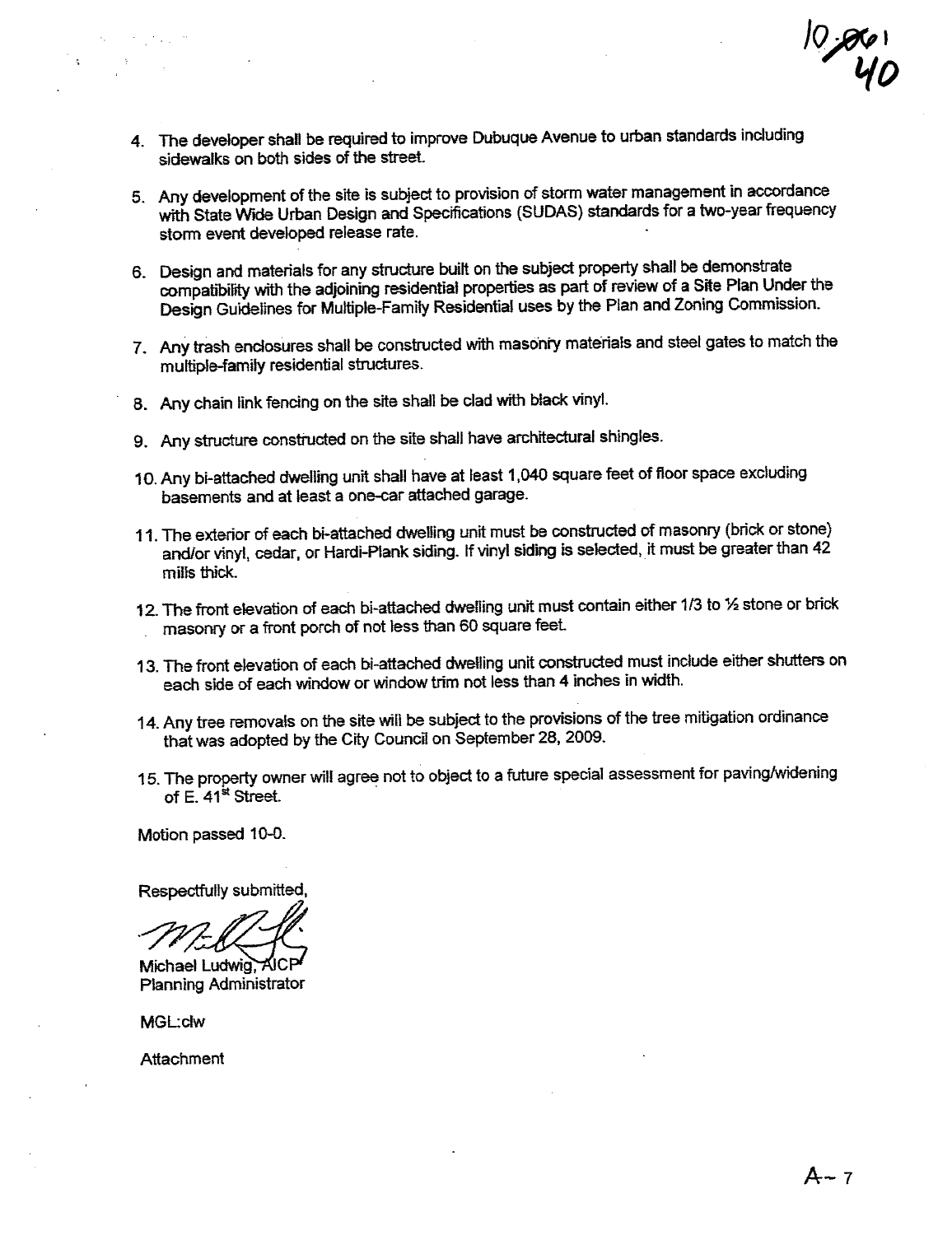Date Hem ZON7009-00205 Al ╱ 09 I (am) (am not) in favor of the request. (Circle One) Print Name *Merle* Kay RECB Fn anm Signature\_ **NOV**  $\overline{0}$  2009  $4674$ Address\_Will MITY DEVELOPM Reason for opposing or approving this request may be listed below: 9-00205 A.R Date  $\bigwedge$ Item  $\mathscr{B}$ I (am) (am not) in favor of the request. (Circle PIECEN VEĎ **Print Name NOV** 009 Signature <sup>14</sup> **MARINITY DEVELOPM**  $K$ ddress  $15/7$   $\in$  404h  $\leq$   $K$   $\approx$   $m$ Reason for opposing or approving this request may be listed below:  $\boldsymbol{\mathscr{D}}$  $\alpha$ ned well W.  $\mathcal{A}$ *Toppecial* drivil